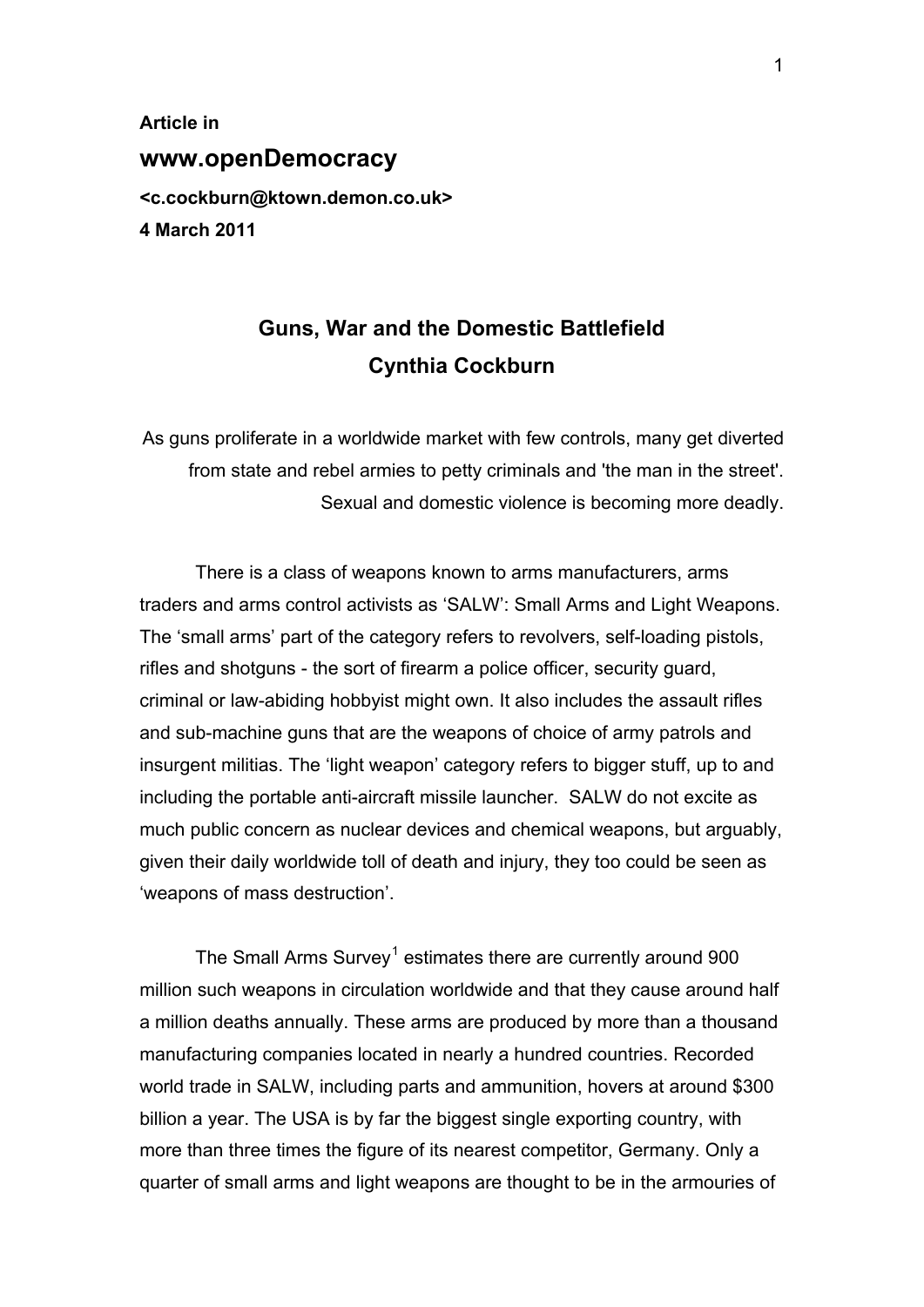state security sectors, the remainder are in the hands of non-state militias or civilians. Three-fifths of the deaths they cause occur in armed conflict, while two-fifths take place far from the battlefield – or rather they happen in the battlefield of everyday life, in murders (56%), suicides (14%) and accidents  $(5\%)$ .<sup>2</sup>

Research and policy discussions reflecting a concern about the prolif[er](#page-5-1)ation of SALW began in the early 1990s, as the collapse of the Soviet Union released huge numbers of second-hand weapons into shady markets. By the millennium there had been sufficient investigation, documentation and agitation by concerned governments and international NGOs to stir an official response. In July 2001 the United Nations organized a Conference on the Illicit Trade of Small Arms and Light Weapons in All its Aspects. It was a highlevel inter-governmental affair, but non-governmental organizations were present too, lobbying for action. Key among them was the International Action Network on Small Arms (IANSA), a global alliance of 800 civil society organisations in 120 countries working to stop the proliferation and misuse of small arms and light weapons. The NGOs scored a notable success. The Conference resulted in a UN Programme of Action committing every signatory country to a series of steps to curb the manufacture, trading and possession of small arms and light weapons. Governments were required to establish an agency, some kind of 'national focal point', to have oversight of the efforts of the several ministries, departments and agencies that in any given country would be concerned in implementing the Programme. $3$ 

Men are overwhelmingly the sex that, whether legally or illegally, manufactures, markets and transports, buys and sells[,](#page-5-1) and eventually fires guns. Perhaps it is an entrancement with firearms that likewise brings men in disproportionate numbers into the movement to 'take the toys from the boys'. The policy-makers, military personnel, security specialists, technical experts and anti-gun activists that peopled the corridors of the United Nations at the UN Conference on Small Arms (and continued to be there as the UN went on to prepare for an Arms Trade Treaty) were almost all men.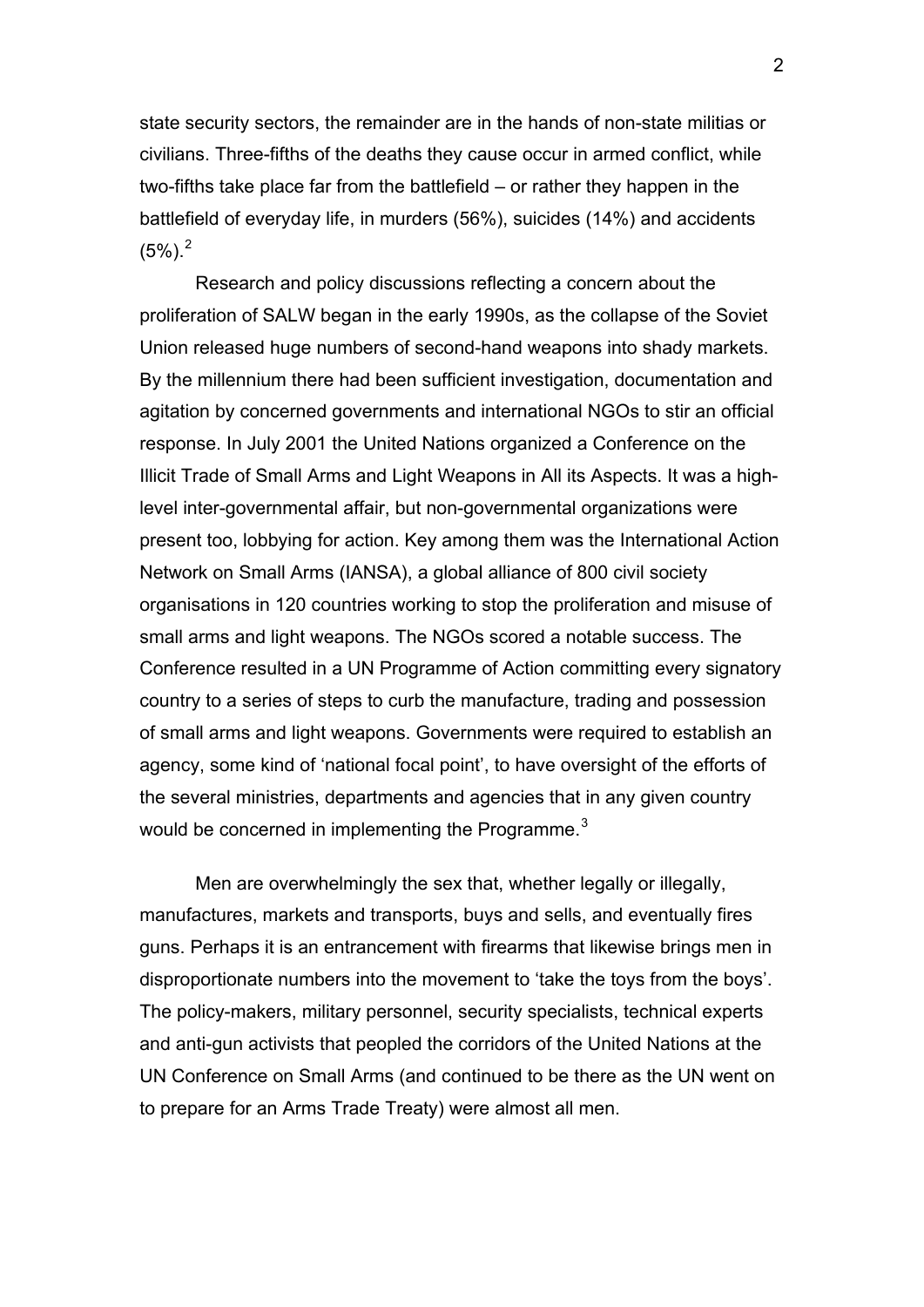Women however have a keen interest in the small arms issue, and they were not entirely absent. Those who were there to welcome the publication of the UN Programme of Action were dismayed to note that its authors, notwithstanding the UN's commitment to 'gender mainstreaming', had been unable to write more than four mildly gendered words. They were buried in Clause 6 of the Preamble, which noted the devastating consequences of small arms and light weapons on children, as well as the 'negative impact on women' (and the elderly). $4$  The intimate connection between men and guns, inescapably evident in statistics from around the world, was simply not deemed a policy issue.

So women set about producing evidence and argument. A significant feminist researcher on guns was Vanessa Farr, then working at the Bonn International Centre for Conversion. In 2002 she and Kiflemariam Gebre-Wold produced a substantial briefing paper, *Gender Perspectives on Small Arms and Light Weapons: Regional and International Concerns*. 5 Then, with Albert Schnabel at the United Nations University, she assembled a team and funding for a cross-national project on gender and SALW. From t[hi](#page-5-1)s source and others, in the next few years, regional studies began to appear.<sup>6</sup> Many showed that, while gun crime is overwhelmingly committed by men, men are also the huge majority of victims. Brazil is typical, with men acc[o](#page-5-1)unting for more than 90% of all gun-related deaths and injuries.<sup>7</sup> The problem is that such statistics are misleading. On the one hand they make women appear to lack all agency with regard to guns. On the other, per[v](#page-5-1)ersely, they make women's firearm deaths seem negligible.

In 2003 women of IANSA, Amnesty International and Oxfam International, three NGOs allied in the project 'Control Arms', produced a report that began to correct this view.<sup>8</sup> *The Impact of Guns on Women's Lives* showed that while women and femininity are not wedded to guns in the way of men and masculinity, nonetheless w[om](#page-5-1)en and girls are sometimes implicated in SALW activity. They increasingly serve in national armies and police forces. They are recruited to insurgent militias, sometimes as forced conscripts, sometimes as motivated volunteers. However, as is often pointed out, women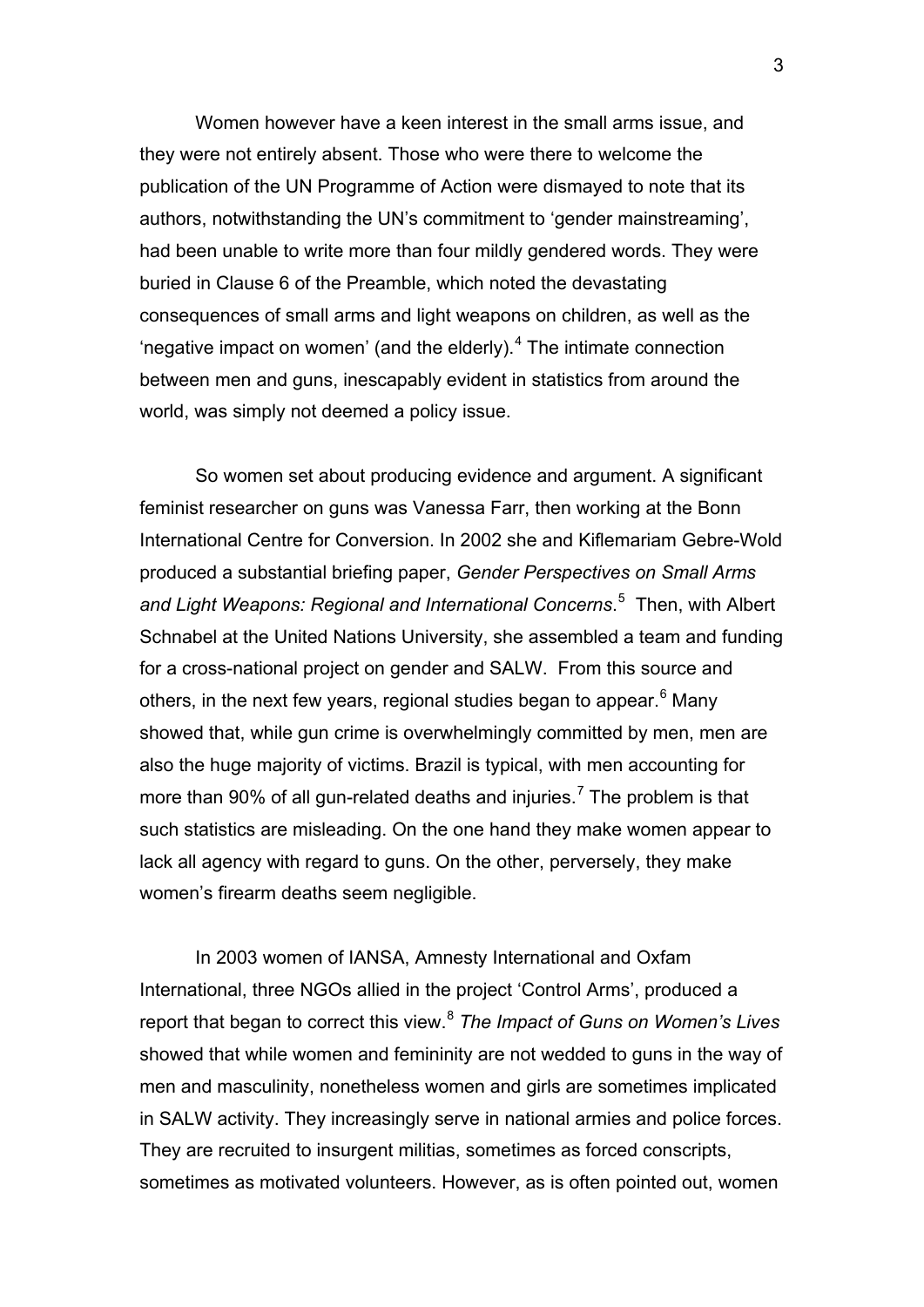bearing and using guns are frequently also abused by the men who command them. They are simultaneously the perpetrators and victims of violence. Women often assist men by storing, smuggling and hiding weapons. And some women are seduced by the glamour of gun-owning men. 'Girls go out with guys who use guns because they want a good life, easy money, brandname clothes, feeling superior to others…If she goes out with a regular working guy her life won't be like that'.<sup>9</sup>

The much-heralded UN Securit[y](#page-5-1) Council Resolution 1325 on *Women, Peace and Security*, had focused attention on the circumstances of women in armed conflict. However, it had done little to increase understanding of the negative effect of guns on women in non-conflict situations. Whether in war or peace, women are viewed as men's property. In war, militaries often engage in campaigns of rape to reduce enemy men by appropriating 'their' women. In non-war situations too domestic battering and rape, in and out of marriage, are often intended to enforce a man's property rights over a particular woman. The risk of death in intimate partner violence is much greater when there is a firearm in the home. In the USA for instance, access to a gun increases fivefold the risk of a woman being killed by her husband or partner.<sup>10</sup> Guns, and controlling violence exerted by men over women, span the time-space continuum of war and peace.

Meanwile, a Women's Network was coming together in IANSA, linking women's organizations addressing the gun issue in many countries. It soon had 350 individual and group members. Funds were raised for a fulltime coordinator to support women's interventions. Sarah Masters was appointed to the post in 2007, and she and the activists of the Women's Network began to get a hearing in New York. For the first review conference on the UN Programme of Action in 2006 the Centre for Human Dialogue had already written a policy brief bravely outing the 'M' word: 'Hitting the target: men and guns'. At the 2008 Biennial Meeting of States on SALW the women achieved a side event on armed domestic violence. At the 2010 Biennial they launched 'Guidelines for gender mainstreaming for the effective implementation of the UN Programme of Action'.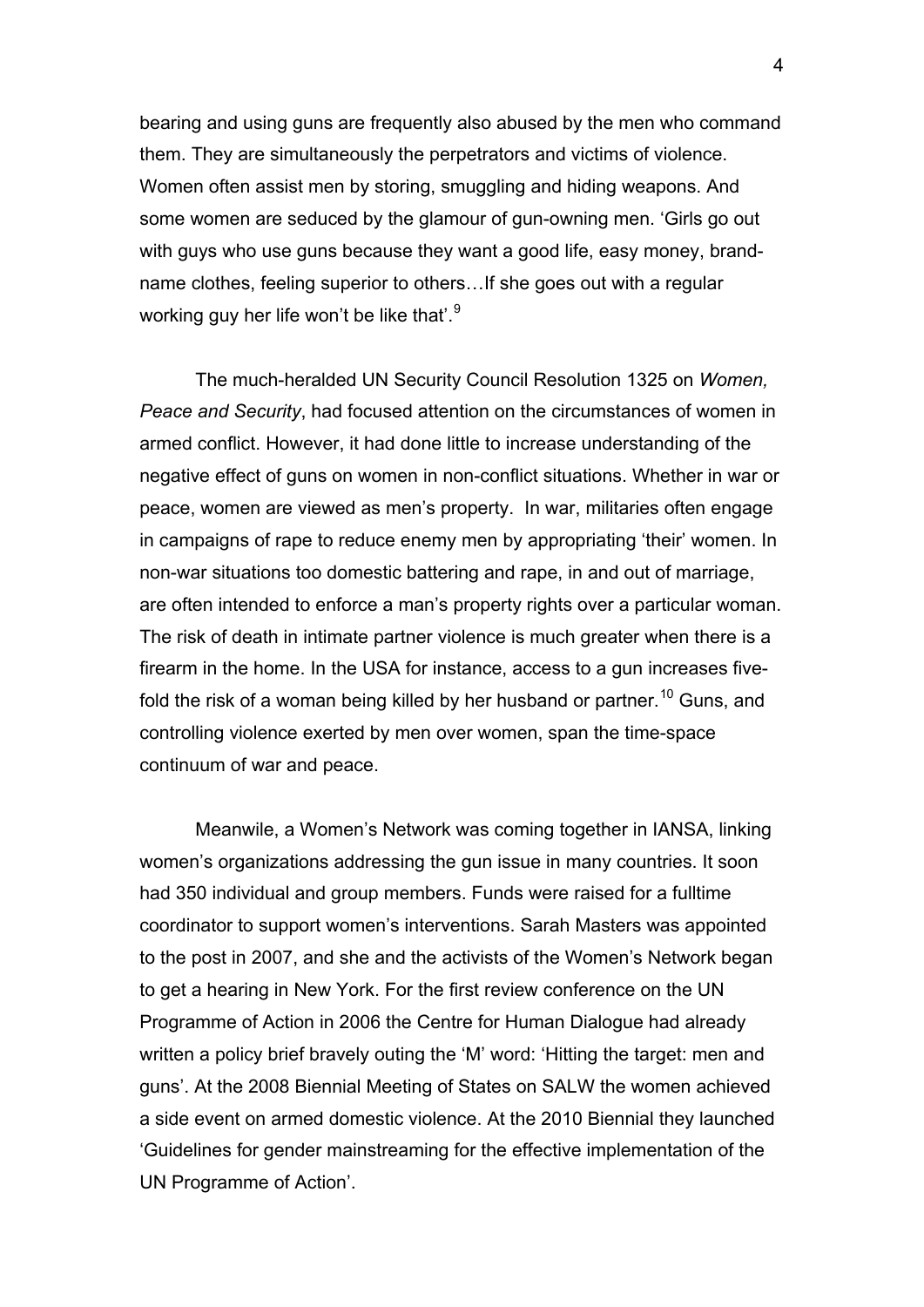Now the activism of the IANSA Women's Network has come together in a Disarm Domestic Violence campaign that is insisting, as national governments put the Programme into effect, that new laws and procedures take into account the protection of women from guns in the home and community. One aspect of revised gun legislation is invariably greater control over civilian access to guns. Anyone seeking to acquire a firearm will have to apply for a licence in order to buy it. Anyone currently in possession of one will have to bring it in to the authorities and apply for a licence. The question is, what will the conditions of licensing be? If a criminal record is to disqualify an applicant from getting a licence, what kinds of crime will count? Most women believe a licence should be refused if the applicant has been convicted of rape or domestic violence. Some go further and would like the law to give a spouse or partner a simple power of veto, on the grounds that 'the woman knows best'. Some men on the contrary argue that to overturn men's historic authority in such a way would destabilize family, community and society.

By 2009 the United Nations University study had generated enough material on the gendered impacts of small arms and light weapons to result in a volume evocatively titled *Sexed Pistols*. 11 Vanessa Farr and her co-editors assembled evidence and argument from thirteen countries. The gun / masculinity connection was central. 'Sma[ll](#page-5-1) arms facilitate and contribute to a cycle of violence, fear and further arming. While a wide range of factors fuel this cycle in many regions of the world, "gun culture" and "the culture of violence" are tightly coupled, and also tightly linked to notions of masculinity and male identity.<sup>'12</sup> The editors concluded that the 'corner-stone of controlling and managing small arms' is ' to encourage positive, peaceful expressions of m[ale](#page-5-1) identity<sup>'.13</sup> Starting, perhaps, among the politicians, military planners, chiefs of police, security experts and technical whizz-kids of the international anti-SALW [m](#page-5-1)ovement before moving on to the man in khaki fatigues and the lad in a hooded anorak.